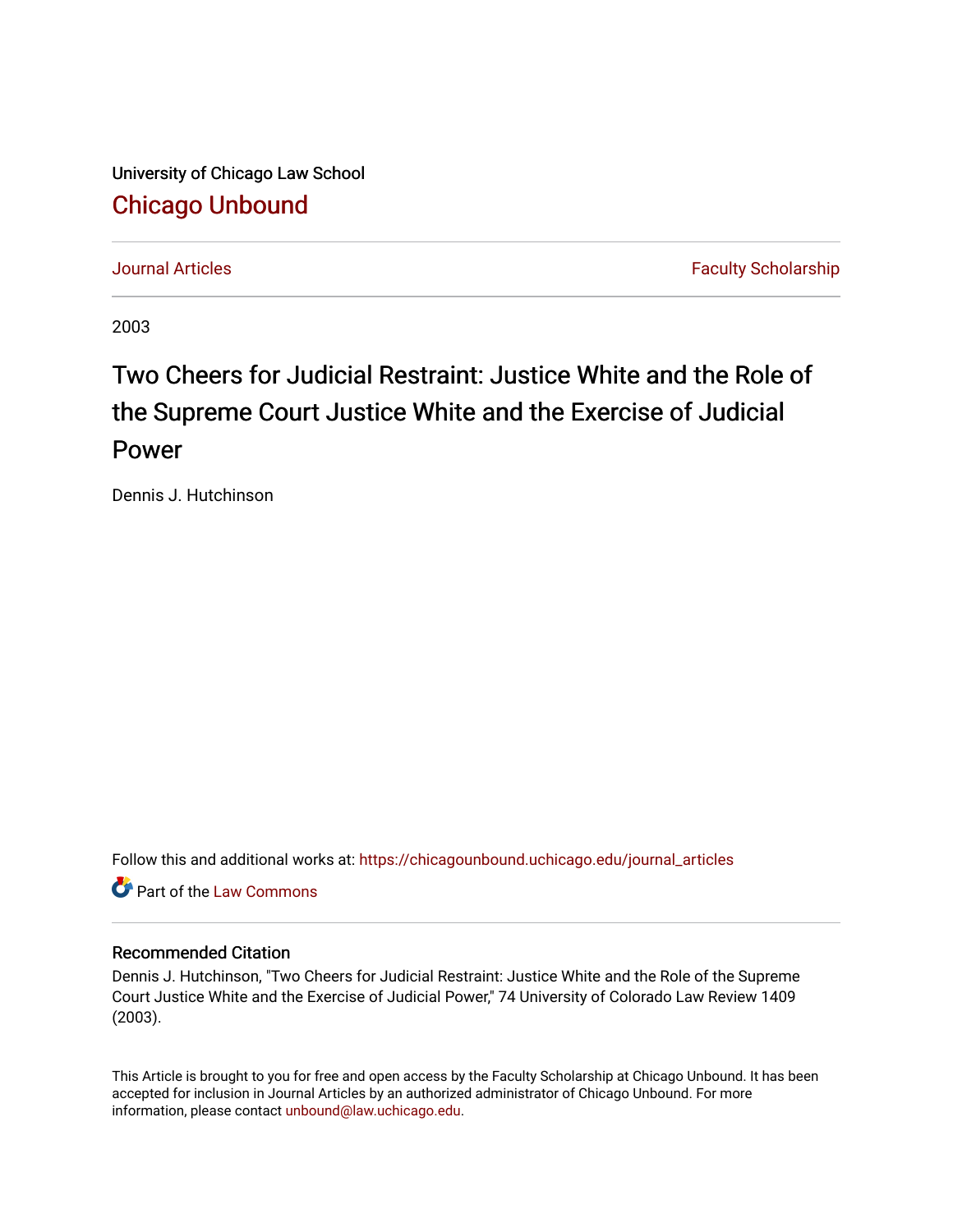# **TWO CHEERS FOR JUDICIAL RESTRAINT: JUSTICE WHITE AND THE ROLE OF THE SUPREME COURT**

#### DENNIS J. HUTCHINSON\*

The death of a Supreme Court Justice prompts an accounting of his legacy. Although Byron R. White was both widely admired and deeply reviled during his thirty-one-year career on the Supreme Court of the United States, his death almost a year ago inspired a remarkable reconciliation among many of his critics, and many sounded an identical theme: Justice White was a model of judicial restraint—the judge who knew his place in the constitutional scheme of things, a jurist who facilitated, and was reluctant to override, the policy judgments made by democratically accountable branches of government. The editorial page of the *Washington Post,* a frequent critic during his lifetime, made peace post-mortem and celebrated his vision of judicial restraint.' Stuart Taylor, another frequent critic, celebrated White as the "last true believer in judicial restraint."2 Judge David M. Ebel, the friendliest of the affiants I wish to present, called White an "apostle of judicial restraint."<sup>3</sup>

Justice White's opinions provide ample rhetorical evidence for the testimonials. A quick sampling:

**e** In *Miranda v. Arizona,'* in which the Court created the now-famous warnings to vindicate the Fifth Amendment rights of criminal suspects undergoing interrogation in police stations, White wrote a furious and sustained dissent. He accused the majority of creating their code of interrogation out of whole

**<sup>\*</sup>** Dennis J. Hutchinson is William Rainey Harper Professor in the College and Senior Lecturer in Law, the University of Chicago. This article is the reading text of remarks delivered at the symposium held January 24-25, 2003, at the University of Colorado School of Law. Minimal footnotes have been added to identify references in the text, but no other revisions have been made.

*<sup>1.</sup> Justice Byron White,* WASH. POST, Apr. 19, 2002, at A24 (editorial).

<sup>2.</sup> Stuart Taylor, Jr., *The Last True Believer in Judicial Restraint,* 34 NAT'L J. 1120 (2002), *reprinted in* ATLANTIC MONTHLY, April 23, 2002, at 22.

<sup>3.</sup> David M. Ebel, *Justice Byron R. White: The Legend and the Man,* <sup>55</sup> STAN. L. REV. 5, 7 (2002).

<sup>4. 384</sup> U.S. 436, 536 (1966) (White, J., dissenting).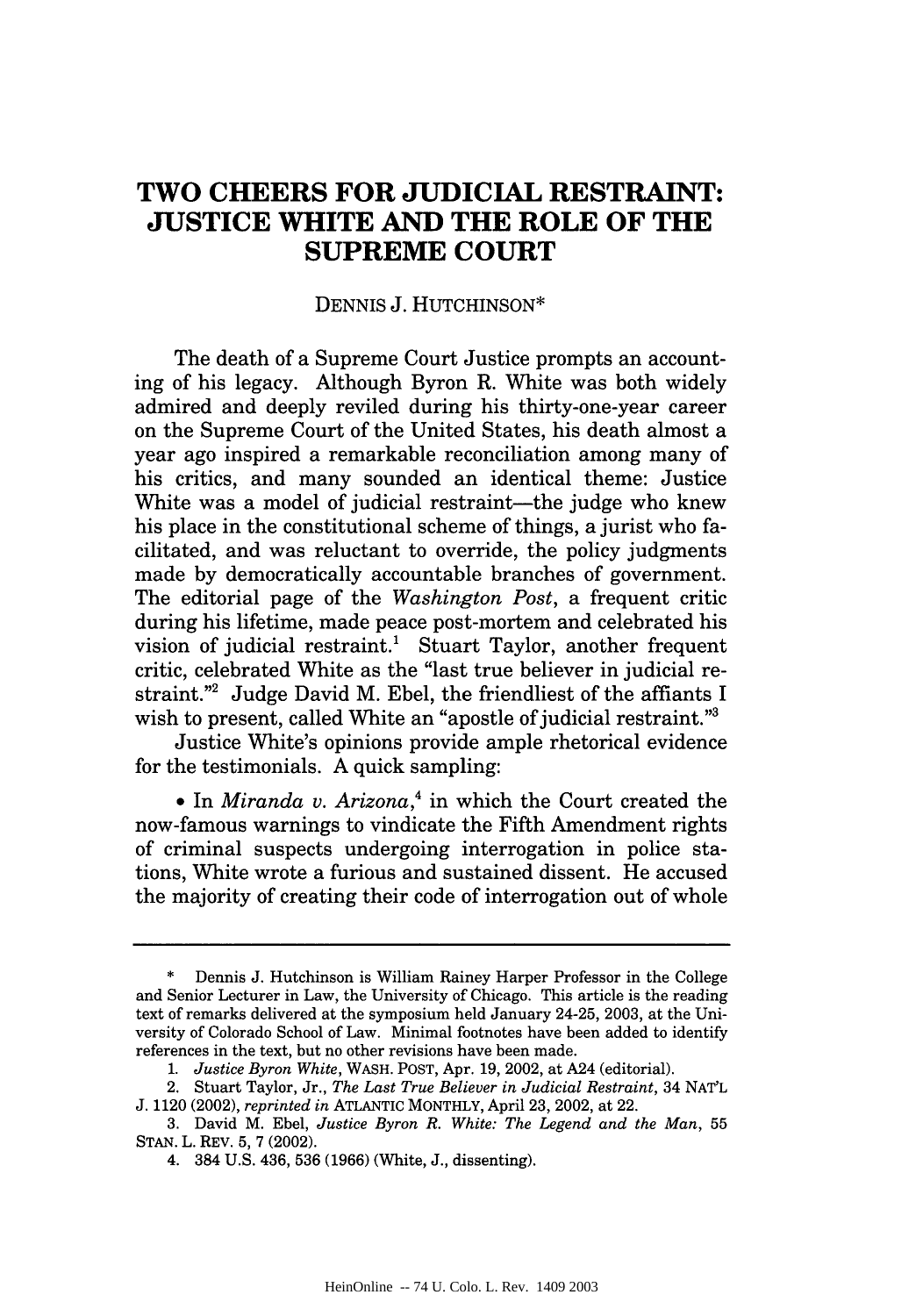cloth, contrary to the history of the Amendment and unmoored by text or practical experience. He concluded:

In some unknown number of cases the Court's rule will return a killer, a rapist or other criminal to the streets and to the environment which produced him, to repeat his crime whenever it pleases him. As a consequence, there will not be a gain, but a loss, in human dignity. The real concern is not the unfortunate consequences of this new decision on the criminal law as an abstract, disembodied series of authoritative proscriptions, but the impact on those who rely on the public authority for protection and who without it can only engage in violent self-help with guns, knives and the help of their neighbors similarly inclined. There is, of course, a saving factor: the next victims are uncertain, unnamed and unrepresented in this case.<sup>5</sup>

 $\bullet$  In the abortion cases in 1973,<sup>6</sup> he condemned the majority for an "improvident and extravagant exercise" of "raw judicial power."7

• And finally, in what must be his most controversial opinion for the Court, he labeled the claim that anti-sodomy laws violated the Fourteenth Amendment as, "in a word, facetious." The opinion, in *Bowers v. Hardwick*,<sup>8</sup> contains White's most sustained explanation of his grounds for refusing to employ the doctrine of substantive due process to create new constitutional rights:

Nor are we inclined to take a more expansive view of our authority to discover new fundamental rights imbedded in the Due Process Clause. The Court is most vulnerable and comes nearest to illegitimacy when it deals with judge-made constitutional law having little or no cognizable roots in the language or design of the Constitution. That this is so was painfully demonstrated by the face-off between the Executive and the Court in the 1930's, which resulted in the repudiation of much of the substantive gloss that the Court had placed on the Due Process Clause of the Fifth and Fourteenth Amendments. There should be, therefore, great resistance to expand the substantive reach of those Clauses,

<sup>5.</sup> *Id.* at 542-543.

<sup>6.</sup> Roe v. Wade, 410 U.S. 113 (1973); Doe v. Bolton, 410 U.S. 179 (1973).

<sup>7.</sup> *Bolton,* 410 U.S. at 222 (White, J., dissenting).

<sup>8. 478</sup> U.S. 186 (1986).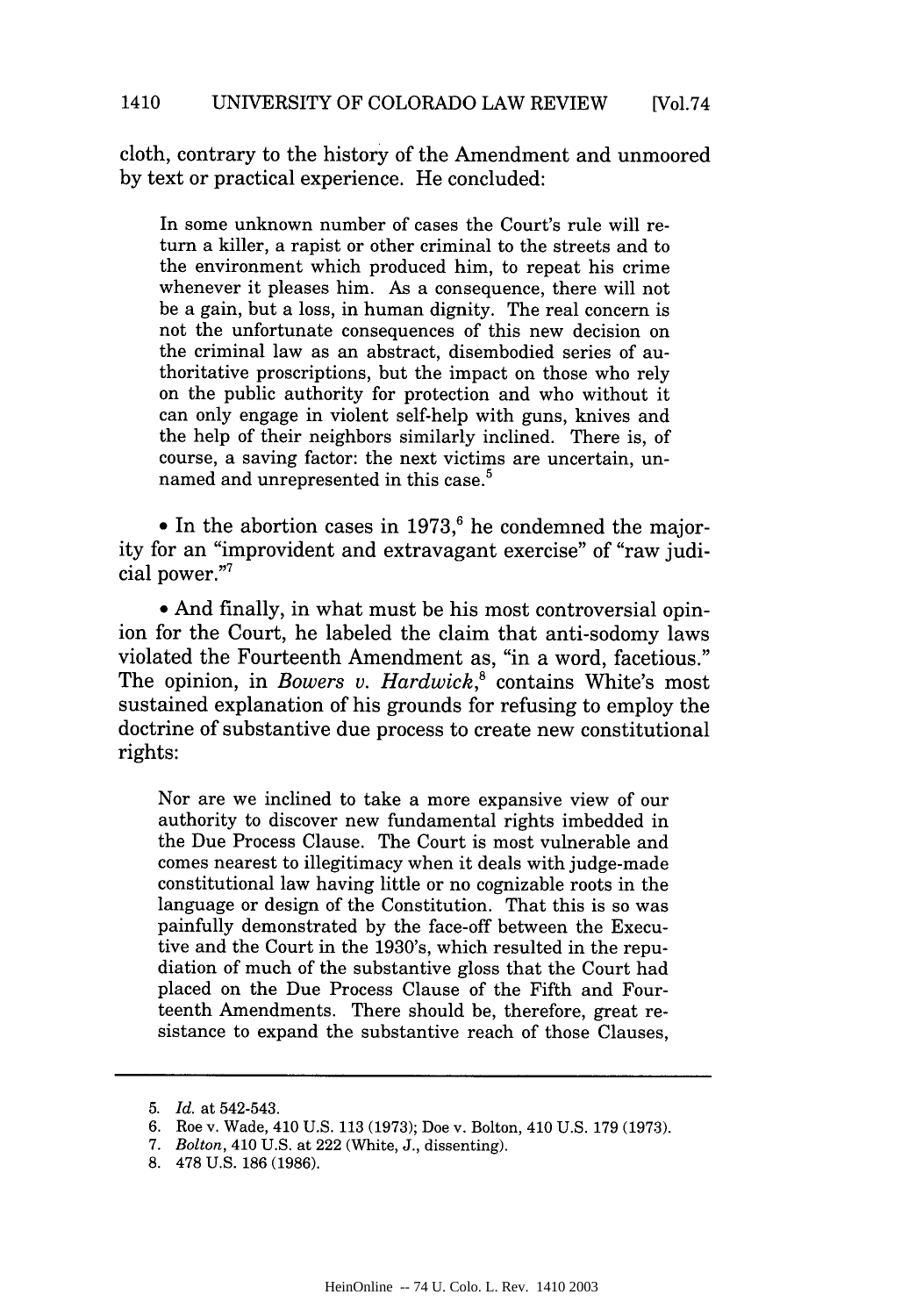particularly if it requires redefining the category of rights deemed to be fundamental. Otherwise, the Judiciary necessarily takes to itself further authority to govern the country without express constitutional authority. The claimed right pressed on us today falls far short of overcoming this resistance. <sup>9</sup>

In the field of Separation of Powers, Justice White wrote powerful opinions defending the legislative veto and other novel mechanisms created by Congress to discipline the administrative state that had developed under its aegis.<sup>10</sup> Especially in this area, White was haunted by the "face-off' during the New Deal between the Court and Congress, and he refused to be an agent for unlearning the lessons of history. Like Justice Robert H. Jackson, Justice White insisted that the role of the Court was not to view constitutional interpretation as an exercise in parsing the text but instead in reviewing the exercise of Constitutional power in the context of what the nation and the state had become pursuant to the Constitutional architecture.<sup>11</sup>

Now before we fix Byron White in our memory as the second coming of Felix Frankfurter, who is usually thought of as the godfather of the modern school of judicial restraint, a note of caution is in order. Three years ago this month, at another symposium sponsored by the Byron White Center, White's commitment to judicial restraint was sharply challenged by Professor Vince Blasi of Columbia and the University of Vir-

<sup>9.</sup> *Id.* at 194-95. *See also* Moore v. City of East Cleveland, 431 U.S. 494, 541 (1977) (White, J., dissenting).

<sup>10.</sup> Mistretta v. United States, 488 U.S. 361 (1989) (White, J., joining majority); Morrison v. Olson, 487 U.S. 654 (1988) (White, J., joining majority); Bowsher v. Synar, 478 U.S. 714, 759 (1986) (White, J., dissenting); INS v. Chadha, 462 U.S. 919, **967** (1983) (White, J., dissenting). *See also* Buckley v. Valeo, 424 U.S. 1, 257 (1976) (White, J., concurring in part and dissenting in part).

<sup>11.</sup> White complained in 1982 that "at this point in the history of constitutional law," the Court should not look "only to the constitutional text" to fix Congress' power to "create adjudicative institutions designed to carry out federal policy." N. Pipeline Constr. Co. v. Marathon Pipe Line Co., 458 U.S. 50, 94 (1982) (White, J., dissenting). A similar theme runs throughout Jackson's account of the Constitutional Revolution of 1937. ROBERT H. JACKSON, THE STRUGGLE FOR JUDICIAL SUPREMACY; A STUDY OF A CRISIS IN AMERICAN POWER POLITICS (1941); *see also* Youngstown Sheet & Tube Co. v. Sawyer, 343 U.S. 579, 635 (1952) (Jackson, J., concurring) ("The actual art of governing under our Constitution does not and cannot conform to judicial definitions of the power of any of its branches based on isolated clauses or even single Articles torn from context. While the Constitution diffuses power the better to secure liberty, it also contemplates that practice will integrate the dispersed powers into a workable government.").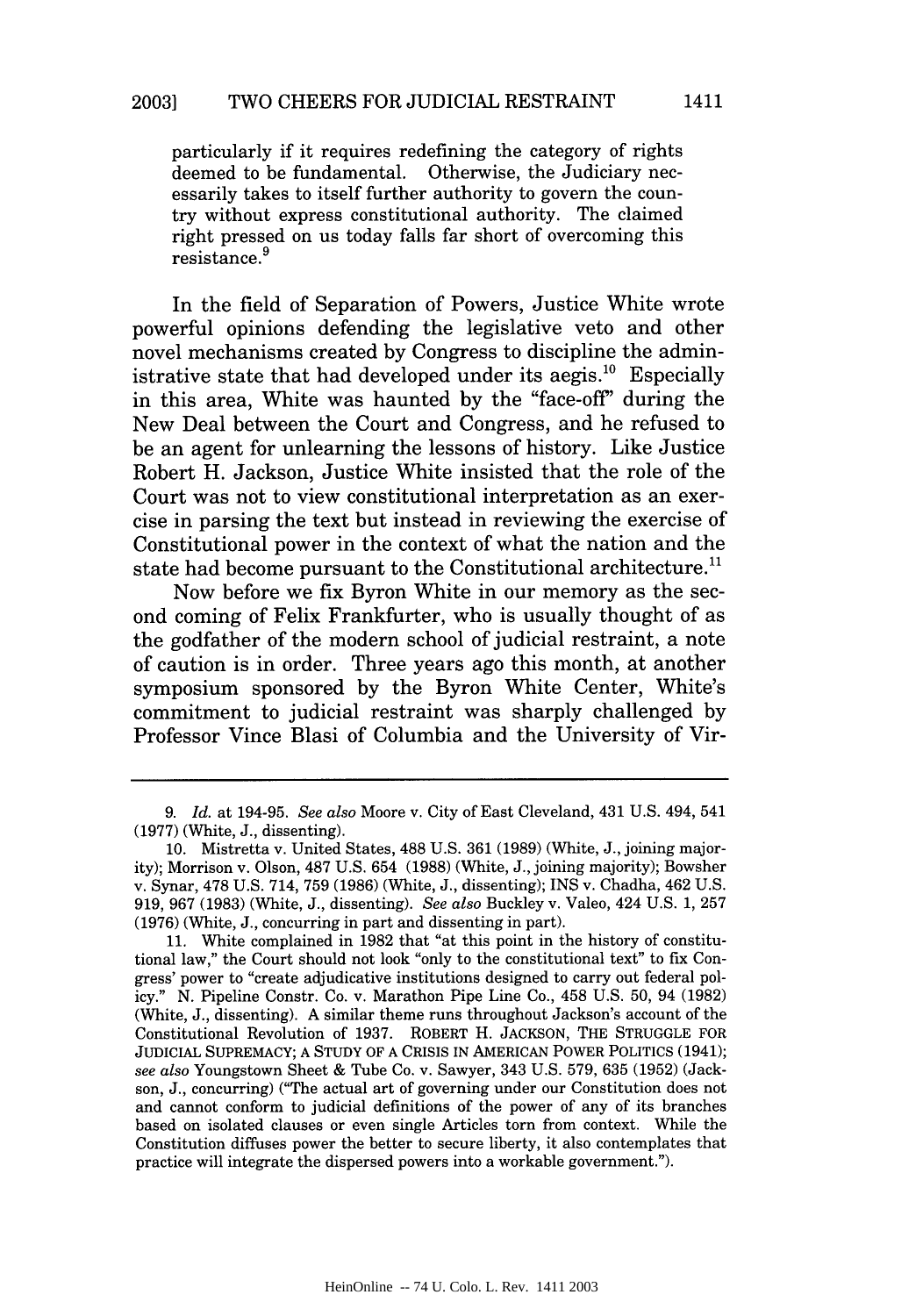ginia. During a question and answer session, Professor Blasi chided two of White's former clerks in attendance, Jim Scarboro and Judge Ebel, for overstating White's judicial modesty. I am now quoting from memory, so I may be wrong, but Blasi said something on the order of, "You guys have a very selective memory. Justice White wrote *Retiman v. Mulkey*<sup>12</sup>—that's judicial invention with a vengeance! It would be more accurate to say that Justice White picked his spots. He could be just as activist as anyone on the Court." Professor Blasi was referring to a 5-4 decision in 1967 in which the Court, speaking through Justice White, invalidated a voter-initiated and voter-ratified referendum repealing open-housing laws and re-establishing freedom of choice in sales and rentals of residential property. Justice white concluded that the voters were, in effect, authorizing racial discrimination in violation of the Equal Protection Clause of the Fourteenth Amendment. Even scholars who admired the result found the reasoning difficult to defend.<sup>13</sup>

Professor Blasi had a point, even if he chose a poor example.<sup>14</sup> Byron White was not afraid of judicial power, nor did he reflexively defer to the judgments of Congress, state legislatures, city councils, school boards, or other popularly accountable bodies and officials. Seth P. Waxman, who served as Solicitor General from 1997 to 2001, provided a measured corrective at the Memorial Service held last fall at the Supreme Court:

Justice White is often spoken of as an apostle of judicial restraint. That label is true, but incomplete. Justice White was certainly averse to the courts engaging in what he thought of as second-guessing of legislative policy concerns. That aversion was at its apex when the claim was made that a legislative enactment contravened substantive due process, the First Amendment, or the separation of powers. But Justice White did not shrink from extending constitutional guarantees to new areas. He embraced the effort to give women real protection under the Equal Protection Clause; he fashioned a vigorous standard in *Cleburne;* he

<sup>12. 387</sup> U.S. 369 (1968).

<sup>13.</sup> *See* Kenneth L. Karst & Harold W. Horowitz, Reitman v. Mulkey: *A Telophase of Substantive Equal Protection,* 1967 SUP. CT. REV. 39, 55.

<sup>14.</sup> White viewed the decision as closely limited to its particular facts, or as he put it privately: "One Indian walking single file." DENNIS J. HUTCHINSON, THE **MAN** WHO **ONCE** WAS WHIZZER WHITE: A PORTRAIT OF JUSTICE BYRON R. WHITE **349 (1998).**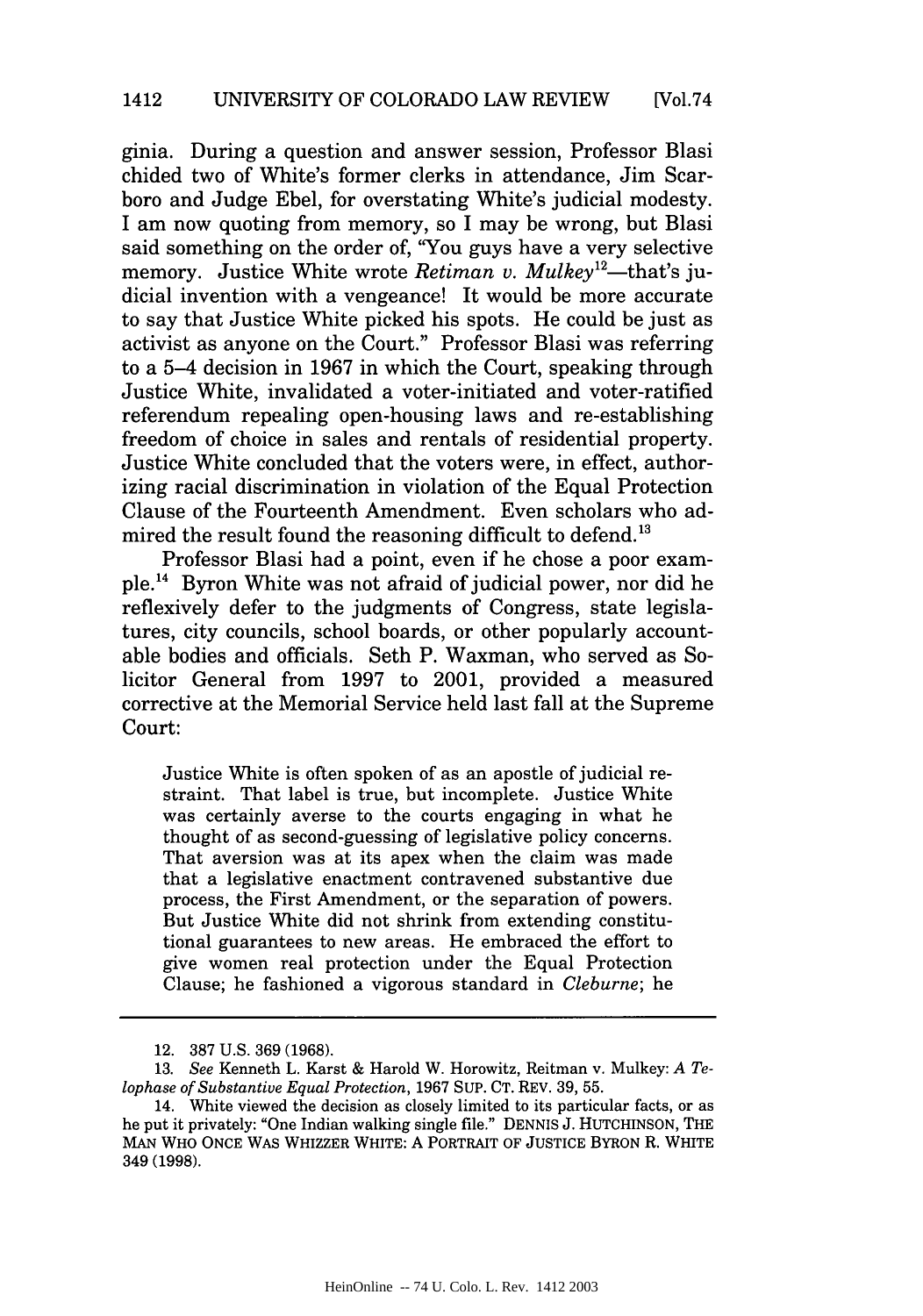authored the extension of *Miranda-from* which he had dissented-in *Edwards v. Arizona;* and he wrote the Court's opinion in *Coker v. Georgia,* striking down capital punishment for rape.

The pattern, then, is a nuanced one: judicial restraint, but only from going "too far." Where Justice White thought federal guarantees were at stake, he did not hesitate to act. In his view, the courts were fully empowered to provide a remms view, the courts were runy emp<br>edy to an injury to a federal right.<sup>15</sup>

Waxman provided several telling examples of Justice White's muscular protection of federal interests, three of which are worth considering here: *Banco Nacional de Cuba v. Sabbatino*,<sup>16</sup> Nixon v. Fitzgerald,<sup>17</sup> and Missouri v. Jenkins.<sup>18</sup> In *Sabbatino,* White filed a singular and influential dissent when the Court held that comity and deference to the executive precluded determining whether a foreign government's "act of state" violates international law. To White, this was an abdication of judicial responsibility. International law was no less important than federal law, and judges were fully equipped to declare and enforce the law. He conceded that he would have deferred to the executive had there been a formal request from the State Department not to adjudicate the question, but there was none-and absent that, deference was neither necessary nor appropriate.

*Nixon v. Fitzgerald* held that the President was absolutely immune from private lawsuits for official acts at the "outer perimeter" of his duties, even after he had left office (in this case, retaliating against a "whistle-blower"). Justice White, who was extremely sympathetic to the necessary prerogatives of Presidential power, dissented vigorously. The majority's opinion ambiguously rested on both policy and constitutional grounds, and White objected that nothing in the Constitution required or justified such a sweeping decision-indeed, it was a repudiation of principles laid down in *Marbury v. Madison*,<sup>19</sup> the foun-

<sup>15.</sup> Seth P. Waxman, Remarks at Memorial Observances for Justice Byron White, Supreme Court of the United States (Nov. 18, 2002) (manuscript on file with author).

<sup>16. 376</sup> U.S. 398 (1964).

<sup>17. 457</sup> U.S. 731 (1982).

<sup>18. 495</sup> U.S. 33 (1990).

<sup>19. 5</sup> U.S. (1 Cranch) 137 (1803).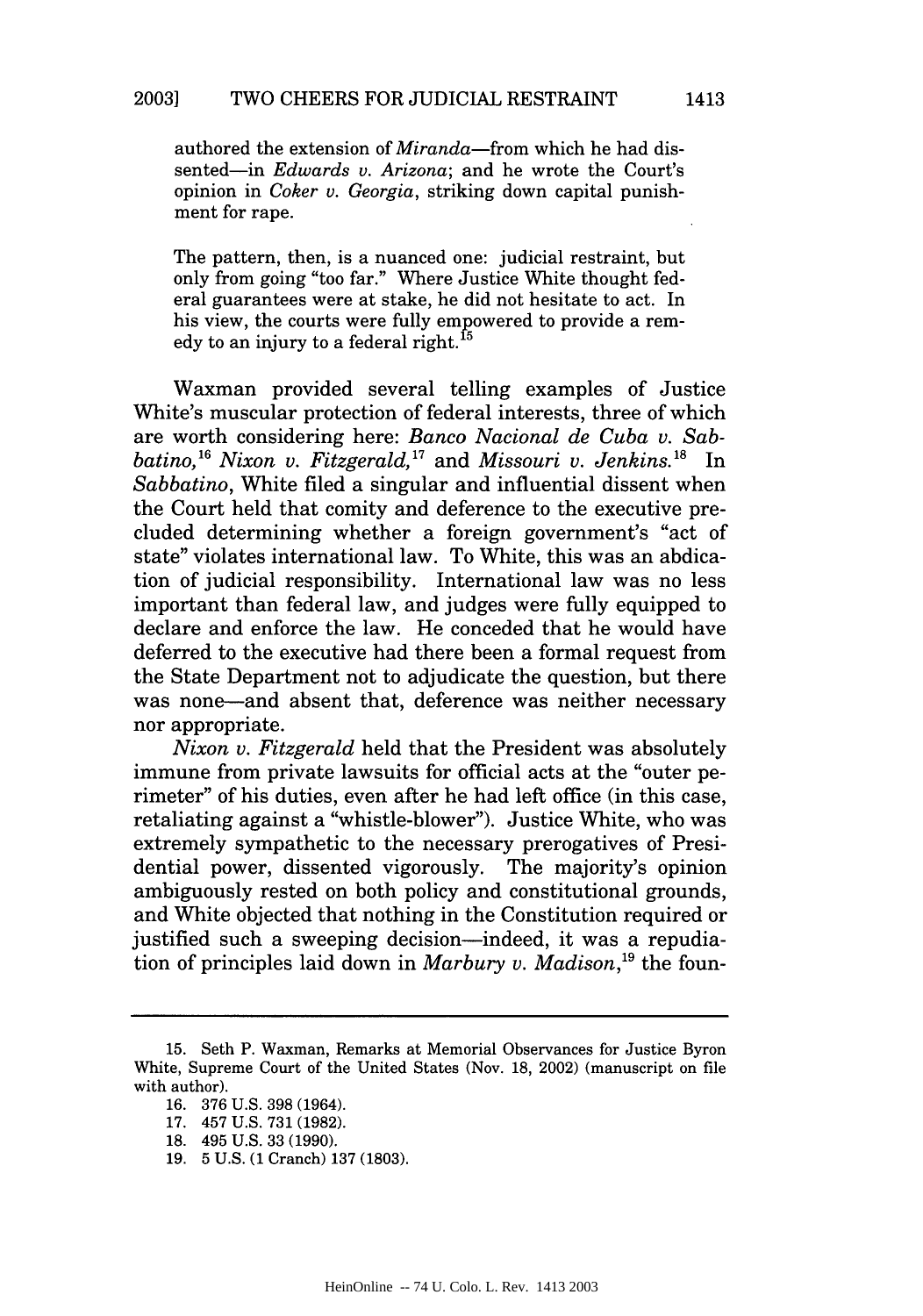tainhead of judicial power as well as presidential responsibility under law.

Both *Sabbatino* and *Nixon v. Fitzgerald* sound themes that recur throughout White's jurisprudence: absolute rules and sweeping decisions, decided in a vacuum without the instructive advantage of a full range of issues and factual contingencies, are contrary to the essence of the judicial function. The final case in Seth Waxman's trilogy, *Missouri v. Jenkins,* is one of White's "most remarkable"<sup>20</sup> opinions for the Court. *Jenkins* held that a state law imposing a ceiling on property taxes could be disregarded by a lower federal court implementing a school desegregation decree. The decision was popularly criticized as judicial taxation, but White's opinion for the Court cast the decision as a function of the broad equitable powers of federal courts to protect federal rights. He pointed out that those powers included rejecting numerous techniques of evasion-from nineteenth century cases requiring states to "levy taxes adequate to satisfy their debt obligations"<sup>21</sup> to modern cases forbidding local schools districts from evading their responsibilities under *Brown v. Board of Education*<sup>22</sup> by closing the public schools.<sup>23</sup>

The upshot of the three examples, as Justice White liked to put it, is that "all three branches of the national government should be invested with fully adequate powers to accomplish their constitutionally delegated tasks. For Justice White, as for earlier nationalists like Chief Justice John Marshall and Justice Joseph Story, the fundamental issue of constitutional law was the task of constituting a national government competent to meet the challenges of a changing society. Included within that government power is the authority of the federal courts to get the job done."24

<sup>20.</sup> Waxman, *supra* note 15, at 2.

<sup>21.</sup> *Jenkins,* 495 U.S. at 55.

<sup>22. 347</sup> U.S. 484 (1954). Departing from his prepared text, Mr. Waxman also pointed out that Justice White aggressively supported strong remedies to address racial segregation in public schools. Waxman, *supra* note 15 (citing Milliken v. Bradley, 418 U.S. 717, 762 (1974) (White, J., dissenting)). *See also* San Antonio Indep. Sch. Dist. v. Rodriguez, 411 U.S. 1, 63 (1973) (White, J., dissenting); Columbus Bd. of Educ. v. Penick, 443 U.S. 449 (1979); Dayton Bd. of Educ. v. Brinkman, 443 U.S. 526 (1979) *(Dayton II).* For an equally unremitting stance in a different area of racial discrimination, see Palmer v. Thompson, 403 U.S. 217, 240 (1971) (White, J., dissenting).

<sup>23.</sup> Griffin v. Prince Edward County Sch. Bd., 377 U.S. 218 (1964).

<sup>24.</sup> Waxman, *supra* note 15, at 2-3.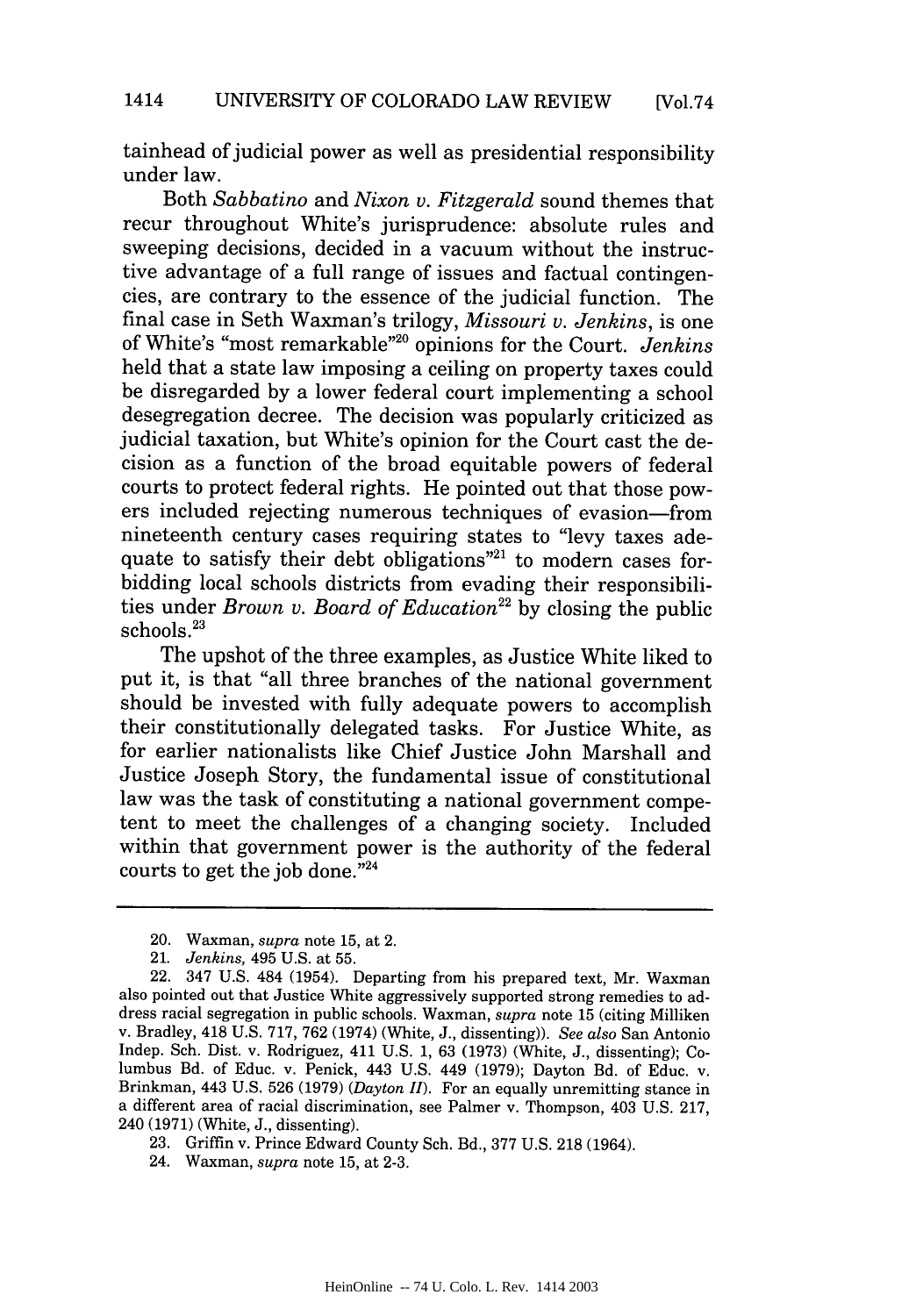That did not mean for Justice White that the Supreme Court was a roving commission with freewheeling authority to superintend the branches and levels of the federal system. First and foremost, the Supreme Court was a court. Asked at the time of his confirmation hearings to define the role of the Supreme Court, he replied simply: "To decide cases."<sup>25</sup> Later. in private conversations with friends in Denver, he would add that the most significant feature of the Supreme Court was that it resolved discrete disputes between parties and simultaneously developed national legal policy on an incremental basis. For White, the focus on the discrete case imposed a discipline that deterred loose or expansive exercise of the judicial power. "My guess," according to former Solicitor General Charles Fried, "is that he came closer than most Justices to trying to make sense out of each case, one at a time."26 By focusing exclusively on the particulars of each case, Justice White avoided deciding issues not presented by the record, hypothetical developments uninformed by future litigation, and rights or responsibilities of those not appropriately represented in litigation under review.

The techniques of self-discipline began with a meticulous insistence that the jurisdiction of the Court had been properly invoked. He tended to be a bear on questions of standing and frequently wrote for the Court rejecting sweeping institutional litigation when he concluded that the plaintiffs had not in fact suffered the harms, especially constitutional harms, alleged in the complaint.<sup>27</sup> A past record of even unconstitutional behavior did not in his view support a current case or controversy, much less sweeping relief.<sup>28</sup> The point is not the function of hypertechnical fastidiousness about the law of standing. Rather, without a live case or controversy, turning on provable risks and ongoing behavior, Article III of the Constitution-the source of the Court's power-expressly precluded relief. His

<sup>25.</sup> HUTCHINSON, *supra* note 14, at 331.

<sup>26.</sup> Charles Fried, *A Tribute to Justice Byron R. White,* 107 HARV. L. REV. 20, 22 (1993).

<sup>27.</sup> *See, e.g.,* Los Angeles v. Lyons, 461 U.S. 95 (1983); Rizzo v. Goode, 423 U.S. 362 (1976) (White, J., joining majority); O'Shea v. Littleton, 414 U.S. 488 (1974). *See generally* Mary C. Hutton, *The Unique Perspective of Justice White: Separation of Powers, Standing and Section 1983 Cases,* 40 ADMIN. L. REV. 377 (1988).

<sup>28.</sup> *See* Los Angeles v. Lyons, 461 U.S. 95 (1983); O'Shea v. Littleton, 414 U.S. 488 (1974).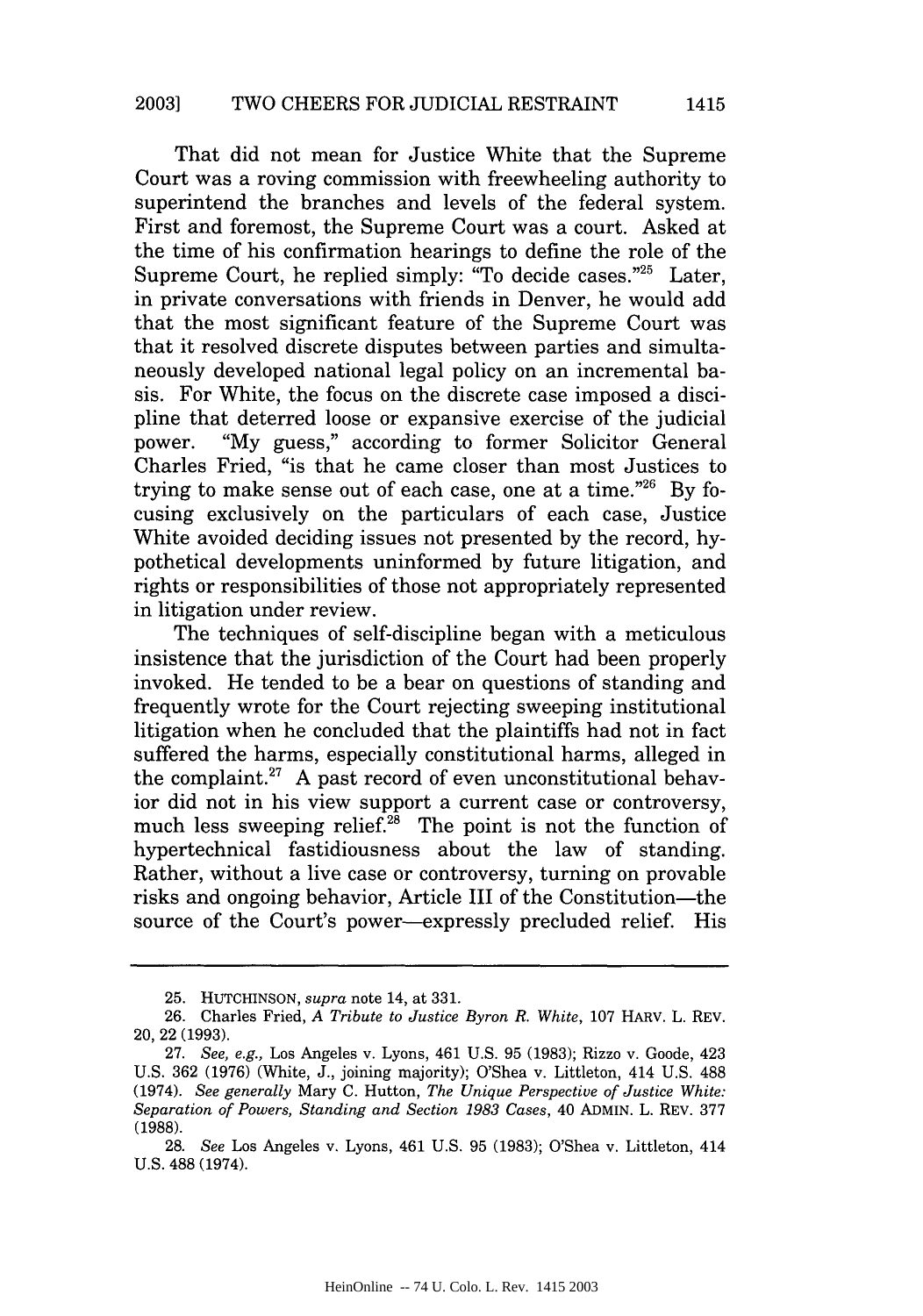opinions in this area are not cast in majestic terms or lapidary homilies, but rest on matter-of-fact statements of basic principles and established case law.

Even where jurisdiction and standing were satisfied, Justice White did not rush to judgment, especially in novel allegations of constitutional protection. My favorite example is the litigation over a public school board's decision to remove several books from the junior and senior high school libraries, including *The Fixer* by Bernard Malamud, *Slaughterhouse Five* by Kurt Vonnegut, *The Naked Ape* by Desmond Morris, *Soul on Ice* by Eldridge Cleaver, and *A Hero Ain't Nothing But a Sand*wich by Alice Childress.<sup>29</sup> The plaintiff students invoked what they called a "right to read"<sup>30</sup> under the First Amendment. Four members of the Court agreed, four emphatically disagreed, and White cast the fifth and deciding vote. While he agreed that the case presented a substantial constitutional issue, he disagreed that the Court should reach the merits:

The District Court found that the books were removed from the school library because the school board believed them "to be, in essence, vulgar." 474 F.Supp. 387, 397 (EDNY 1979). Both Court of Appeals judges in the majority concluded, however, that there was a material issue of fact that precluded summary judgment sought by petitioners. The unresolved factual issue, as I understand it, is the reason or reasons underlying the school board's removal of the books. I am not inclined to disagree with the Court of Appeals on such a fact-bound issue and hence concur in the judgment of affirmance. Presumably this will result in a trial and the making of a full record and findings on the critical issues.

The plurality seems compelled to go further and issue a dissertation on the extent to which the First Amendment limits the discretion of the school board to remove books from the school library. I see no necessity for doing so at this point. When findings of fact and conclusions of law are made by the District Court, that may end the case. If, for example, the District Court concludes after a trial that the books were removed for their vulgarity, there may be no appeal. In any event, if there is an appeal, if there is dissatisfaction with the subsequent Court of Appeals' judgment,

<sup>29.</sup> Bd. of Educ., Island Trees Union Free Sch. Dist. No. 26 v. Pico, 457 U.S. 853, 883 (1982) (White, J., concurring in the judgment).

<sup>30.</sup> *See* HUTCHINSON, *supra* note 14, at 391.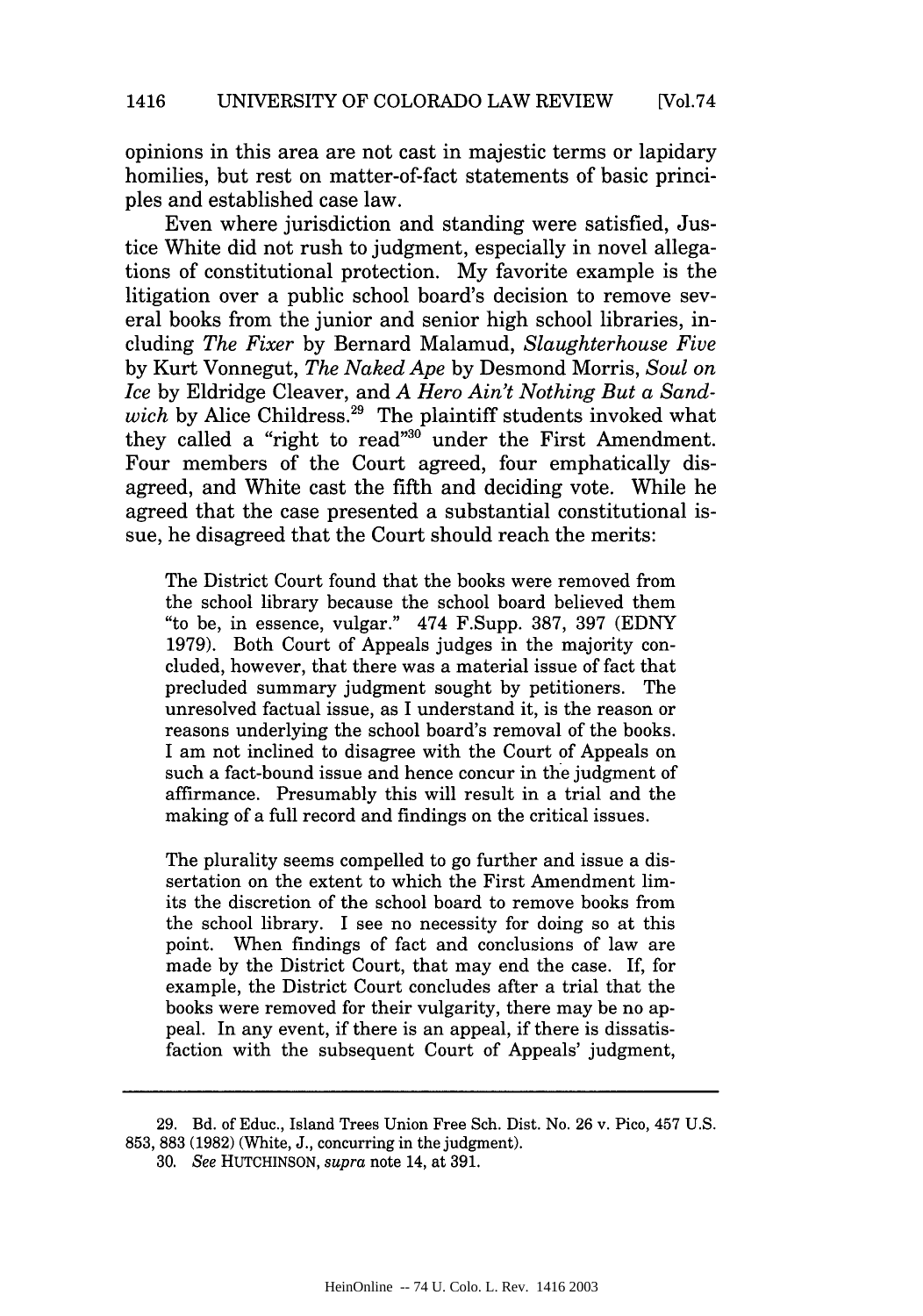and if certiorari is sought and granted, there will be time enough to address the First Amendment issues that may then be presented.<sup>31</sup>

Both Justice William J. Brennan's plurality opinion and the dissenting opinions chided White for spoiling the fun and preventing a decision on the merits, but the spare, precise opinion White filed exemplified his caution in exercising the power of the Court. For him, the case turned on the school board's motivation for removing the books, but the factual record was too ambiguous to resolve the issue and thus to determine the constitutional question with comfort. By declining to reach the merits prematurely, Justice White exercised what might classically be viewed as "judicial restraint," although he characteristically avoided an essay on the topic and instead referred matter-of-factly to a well-established precedent similarly declining to reach the merits in a Fair Labor Standards Act case decided thirty five years earlier. $32$  Almost seventy pages of opinions in the United States Reports were thus rendered advisory by a three-paragraph statement, and the result was a nonprecedent.

The doctrine of stare decisis was no less important to Justice White than the perquisites to exercising Article III power. Kate Stith has described Justice white's adherence to precedent as "adamant,"33 and across the board surely it was. Respect for precedent was a hallmark of White's jurisprudence, even, to paraphrase Justice Oliver Wendell Holmes, Jr., for the precedent he hated.<sup>34</sup> Although White famously dissented in *Miranda v. Arizona*<sup>35</sup> and disagreed with initial efforts to extend its scope, he was publicly proud of the fact that he wrote the opinion for the Court in *Edwards v. Arizona36* extending its protection. Notwithstanding his sustained dissent in *Payton v. New York37* disagreeing from the Court's ruling that a warrant

<sup>31.</sup> *Pico,* 457 U.S. at 883.

<sup>32.</sup> *Id.* (citing Kennedy v. Silas Mason Co., 334 U.S. 249 (1948)).

<sup>33.</sup> Kate Stith, *Byron R. White, Last of the New Deal Liberals,* 103 YALE L. J. 19, 32 n.104 (1993).

<sup>34.</sup> *See* United States v. Schwimmer, 279 U.S. 644, 655 (1929) (Holmes, J., dissenting).

<sup>35. 384</sup> U.S. at 526.

<sup>36. 451</sup> U.S. 477 (1981). *Edwards* held that once a suspect requests a lawyer, not only must all interrogation stop but it cannot resume "until counsel has been made available" to the suspect. *Id.* at 484-85.

<sup>37. 445</sup> U.S. 573, 603 (1980) (White, J., dissenting).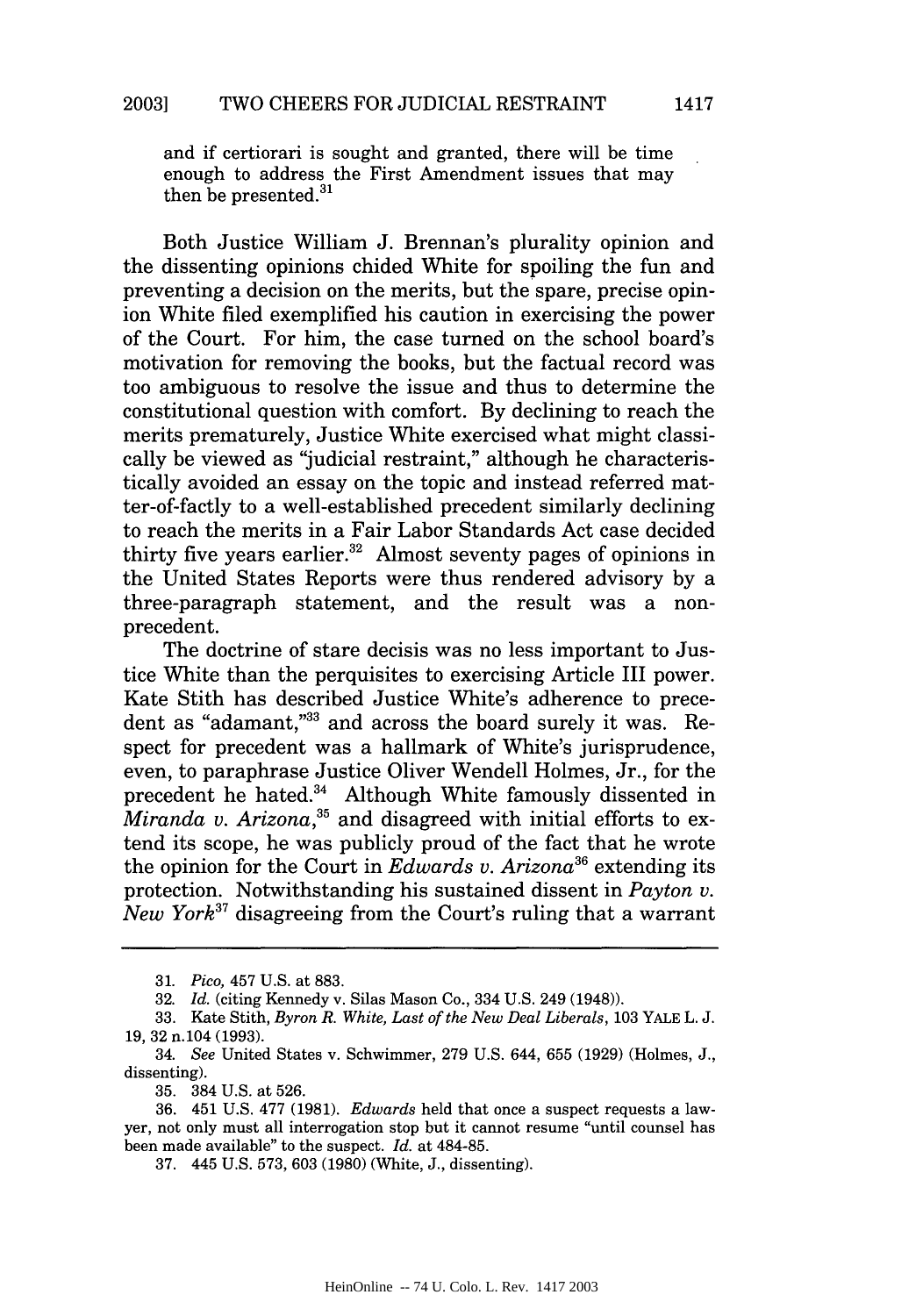was necessary to effect an arrest in the home, he spoke for the Court a decade later applying *Payton* to the arrest of someone hiding overnight in a friend's home.<sup>38</sup> Although he hated the exclusionary rule-about which I will have more to say in a moment-he dissented in *INS v. Lopez-Mendoza39* when the Court refused to extend its applicability to civil deportation proceedings conducted by the Immigration and Naturalization Service. He also provided the critical fifth vote in *James v. Illinois,4°* declining to undermine the exclusionary rule when prosecutors tried to use illegally seized evidence to impeach a defense witness. Once the Court had spoken, even when he disagreed vehemently, White saw his duty to enforce the law. The only exceptions came in those rare circumstances where he thought precedent was unstable, due to novel restrictions on Congressional power, $4$ <sup>1</sup> or to changes in the Court's composition that deprived recent, dubious decisions of their reliability.<sup>42</sup>

Precedents are not stone tablets, forever immutable, however, and Justice White never felt boxed into a precedential corner when he concluded that experience dictated re-auditing the doctrinal books. $43$  The best case in point is the exclusionary rule, which requires courts to exclude evidence that has been illegally obtained from criminal and some non-criminal proceedings. The rule was a bugbear for Justice White through much of his career. Although he agreed that such evidence should be excluded when police and other officials deliberately violated the law, he believed that the rule had been extended much too far, encompassing situations where—to use Benjamin N. Cardozo's famous phrase—the well-meaning "constable [had] blundered."<sup>44</sup> Because he thought the exclusionary rule had an important but limited role, he did not try to convince the Court to abandon it; instead, he embarked on a patient

<sup>38.</sup> Minnesota v. Olson, 495 U.S. 91 (1990).

<sup>39. 468</sup> U.S. 1032, 1052 (1984) (White, J., dissenting).

<sup>40. 493</sup> U.S. 307 (1990) (White, J., joining majority).

<sup>41.</sup> See the Separation of Powers cases collected by Stith, *supra* note 33, at 22 nn.17-20.

<sup>42.</sup> *Compare* South Carolina v. Gathers, 490 U.S. 805, 812 (1989) (White, J., concurring), *with* Payne v. Tennessee, 501 U.S. 808 (1991) (White, J., joining majority).

<sup>43. &</sup>quot;Doctrinal consistency just did not weigh very heavily with him if it led to a conclusion that did not make sense. With no other Justice would you get so little mileage from quoting his own words back to him." Fried, *supra* note 26, at 22-23.

<sup>44.</sup> People v. Defore, 150 N.E. 585, 587 (N.Y. 1926).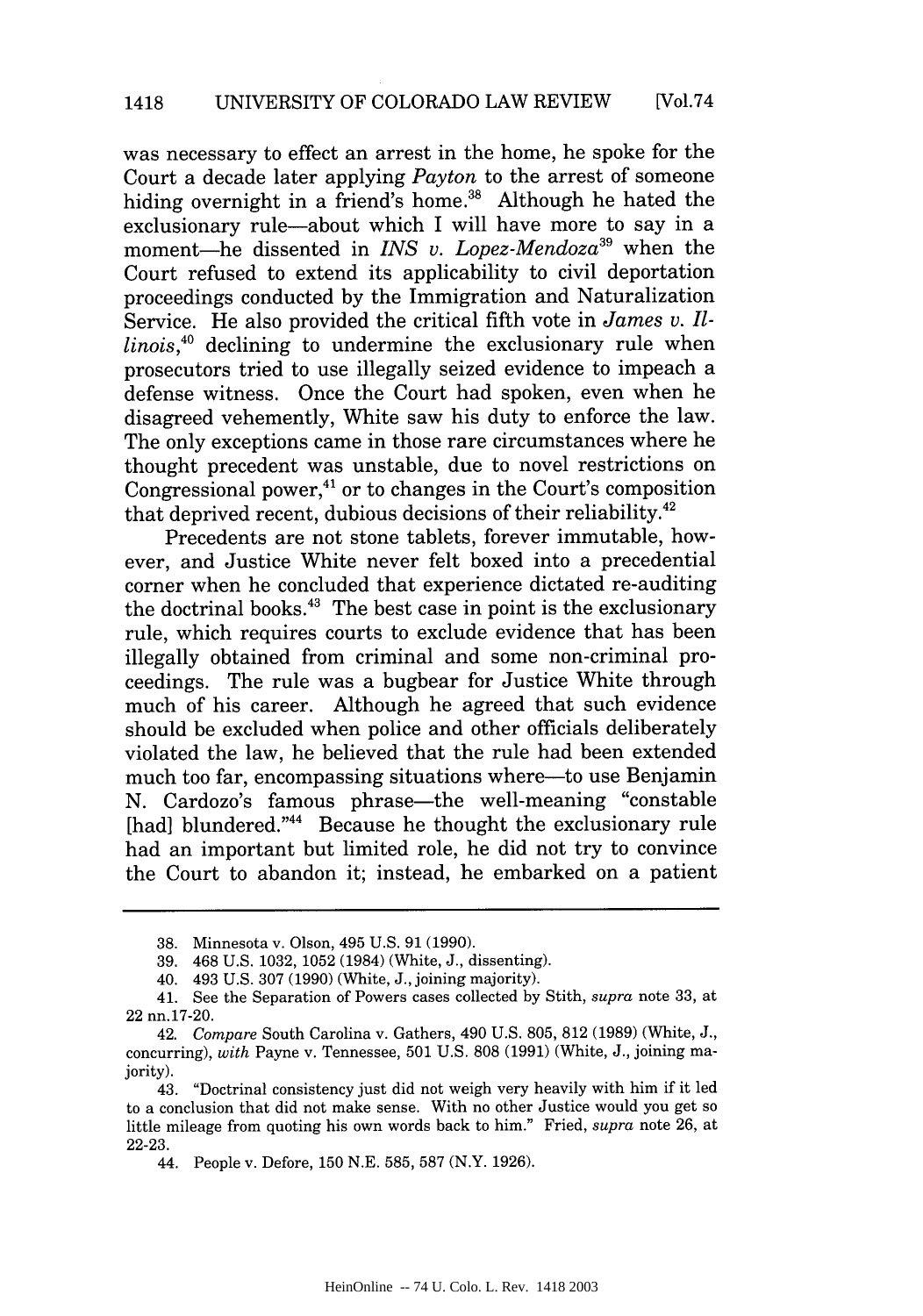campaign to circumscribe it. His position is neatly stated in the deliberations on *Stone v. Powell45* and its companion case, *Wolff v. Rice*,<sup>46</sup> as recorded by Justice Brennan's conference notes: "The exclusionary rule should be modified but not discarded. It should be sort of an immunity rule, with a good faith, objective standard."<sup>47</sup> He explained his reasons for creating a good-faith exception to the rule in a brief dissent when the majority held that Fourth Amendment claims by state prisoners could not be relitigated in most circumstances during federal habeas corpus proceedings:

[A]s time went on after coming to this bench, I became convinced that both *Weeks v. United States* and *Mapp v. Ohio* had overshot their mark insofar as they aimed to deter lawless action by law enforcement personnel and that in many of its applications the exclusionary rule was not advancing that aim in the slightest, and that in this respect it was a senseless obstacle to arriving at the truth in many criminal trials.

White unsuccessfully pressed his argument a few years later in *Illinois v. Gates* (1983),<sup>49</sup> and the Court finally adopted his proposed modification to the rule when White spoke for the six-person majority in *United States v. Leon.*<sup>56</sup>

The campaign to modify the exclusionary rule was not isolated. In several other areas, Justice White worked hard to reign in doctrines or lines of precedent that he came to believe had "overshot their mark" or expanded more by force of logic than from appreciation of the practical imperatives underlying their initial creation. Two examples will suffice for the moment. Since *Stromberg v. California*,<sup>51</sup> the Supreme Court had held that laws that could be applied to both protected and unprotected speech under the First Amendment were invalid, regardless of the character of the particular speech in question.

<sup>45. 428</sup> U.S. 465, 536 (1976) (White, J., dissenting).

<sup>46.</sup> *Id.*

<sup>47.</sup> Conference notes of Brennan, J., *in* THE SUPREME COURT IN CONFERENCE (1940-1985): THE PRIVATE DISCUSSIONS BEHIND NEARLY 300 SUPREME COURT DECISIONS 489 (Del Dickson ed., 2001) [hereinafter THE SU-PREME COURT IN CONFERENCE].

<sup>48. 428</sup> U.S. at 537-538 (White, J., dissenting) (citations omitted).

<sup>49. 462</sup> U.S. 213, 246 (1983) (White, J., concurring in the judgment).

<sup>50. 468</sup> U.S. 897 (1984).

<sup>51. 283</sup> U.S. 359 (1931).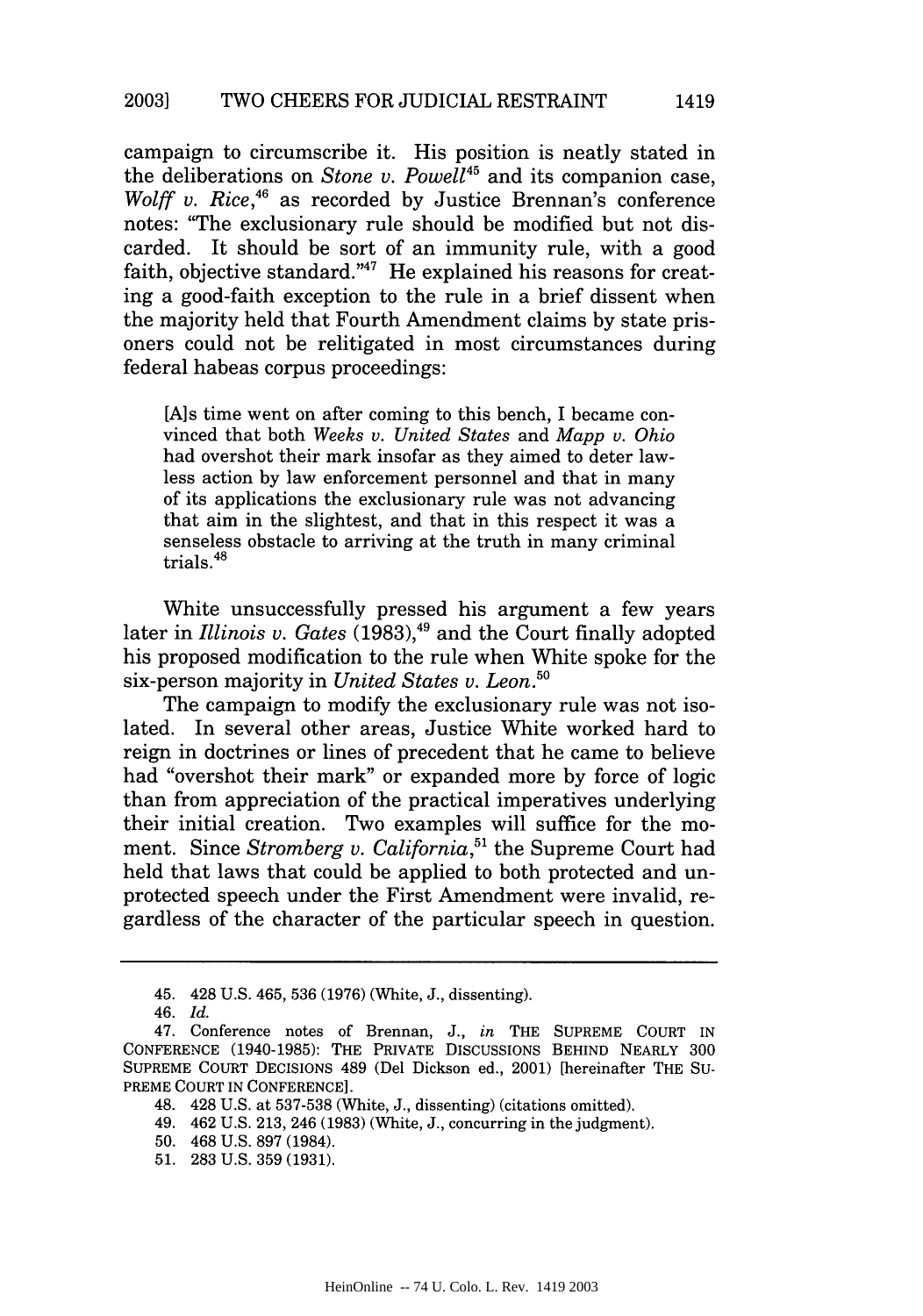To White, this was nonsense. The result was that statutes were invalidated on their face, even if the defendant's speech was not protected, and thus could not be applied even to cases where the speech was unprotected. Moreover, the defendant enjoyed constitutional protection not because of his own speech but because the speech of others-unknown and hypotheticalwas thought to be at risk. After more than one complaint about the doctrine, and its fraternal twin, the vagueness doctrine, White was able to muster a bare majority in *Broadrick v. Oklahoma52* to limit invalidations to laws that were "substantially" overbroad. The new learning has had a shaky history, in part because of the teacher, $53$  but the worst excesses of the old doctrine have been cabined. The other example of White's efforts to tame unruly doctrine is *Perry Education Association v. Perry Local Educators' Association.54* The public forum doctrine of *Hague v. CIO*<sup>55</sup> had essentially guaranteed public access to streets and parks for speech and assembly, but the doctrine had expanded to other types of public property with fewer or no historical associations with First Amendment activity. White's opinion in *Perry* established different categories with different levels of constitutional protection, and thus provided a new framework for evaluating claims of access to public property for First Amendment purposes.

The episodes I have just surveyed should suggest a judge constantly questioning the soundness and utility of the Supreme Court's work product, someone not afraid of embarking on judicial law reform projects if he thought the circumstances warranted. The corollary is that Byron White was not afraid to reverse himself entirely on a point of law if he had second thoughts, and over a period of thirty-one years it should not be surprising that he entertained second thoughts in several important areas. I will confine myself to three, although others could be cited:56 the constitutionality of peremptory challenges in criminal cases, affirmative action, and libel. Coinciden-

<sup>52. 413</sup> U.S. 601 (1973).

<sup>53.</sup> Schad v. Borough of Mount Ephraim, 452 U.S. 61 (1981).

<sup>54. 460</sup> U.S. 37 (1983).

<sup>55. 307</sup> U.S. 496 (1939).

<sup>56.</sup> The most prominent examples would be the trio of cases in which he rethought the constitutionality of the death penalty. Furman v. Georgia, 408 U.S. 238, 310 (1972) (White, J., concurring); Gregg v. Georgia, 428 U.S. 153, 207 (1976) (White, J., concurring in the judgment); Coker v. Georgia, 433 U.S. 585 (1977).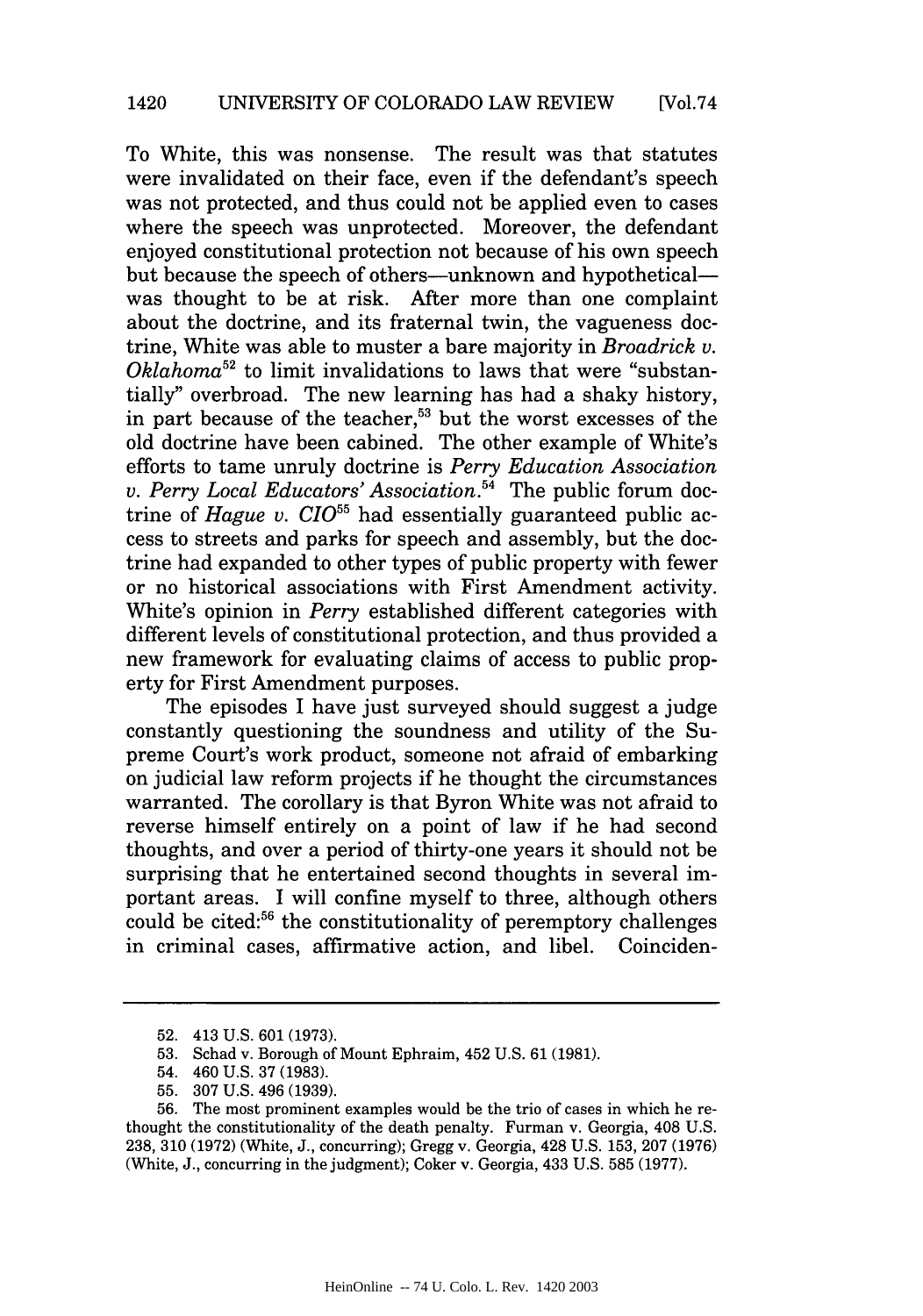tally-or perhaps not coincidentally-White's conversion on all three trips to Damascus came as he neared his twenty-fifth anniversary on the Court.

### *1. Peremptory challenges.*

In *Swain v. Alabama,57* Justice White's opinion for the Court found insufficient evidence of intentional racial discrimination in prosecutorial use of peremptory challenges during criminal trials. Two decades later, White joined Justice Lewis Powell's opinion for the Court in *Batson v. Kentucky*<sup>58</sup> which held: "[T]he Equal Protection Clause forbids the prosecutor to challenge potential jurors solely on account of their race or on the assumption that black jurors as a group will be unable impartially to consider the State's case against a black defendant."59

2. *Affirmative action.*

White began as a hesitant supporter of affirmative action by state bodies in *Regents of the University of California v. Bakke*,<sup>60</sup> but by 1986 the impact of programs on what he viewed to be innocent whites caused him to reverse field. "Whatever the legitimacy of hiring goals or quotas may be," he wrote, "the discharge of white teachers to make room for blacks, none of whom has been shown to be a victim of any racial discrimination, is quite a different matter."6' White later provided the fifth vote to the minority ownership program approved in *Metro Broadcasting v. FCC*,<sup>62</sup> but that probably was out of deference to Congress, which had established the program.

## *3. Libel.*

Half-way through his career, White admitted privately that he regretted joining *New York Times v. Sullivan*<sup>63</sup> in which the Court interpreted the First Amendment to require "actual malice" for liability in libel cases involving public figures. The trigger for that reassessment was apparently *Gertz v. Robert Welch,64* which created a constitutional standard for non-public figures and which provoked one of White's most sus $\circ$ 

<sup>57. 380</sup> U.S. 202 (1965).

<sup>58. 476</sup> U.S. 79 (1986).

<sup>59.</sup> *Id.* at 89.

<sup>60. 438</sup> U.S. 265 (1978).

<sup>61.</sup> Wygant v. Jackson Bd. of Educ., 476 U.S. 267, 295 (1986) (White, J., concurring in the judgment).

<sup>62. 497</sup> U.S. 547 (1990) (White, J., joining majority).

<sup>63. 376</sup> U.S. 254 (1964). *See also* HUTCHINSON, *supra* note 14, at 421.

<sup>64. 418</sup> U.S. 323, 369 (1974) (White, **J.,** dissenting).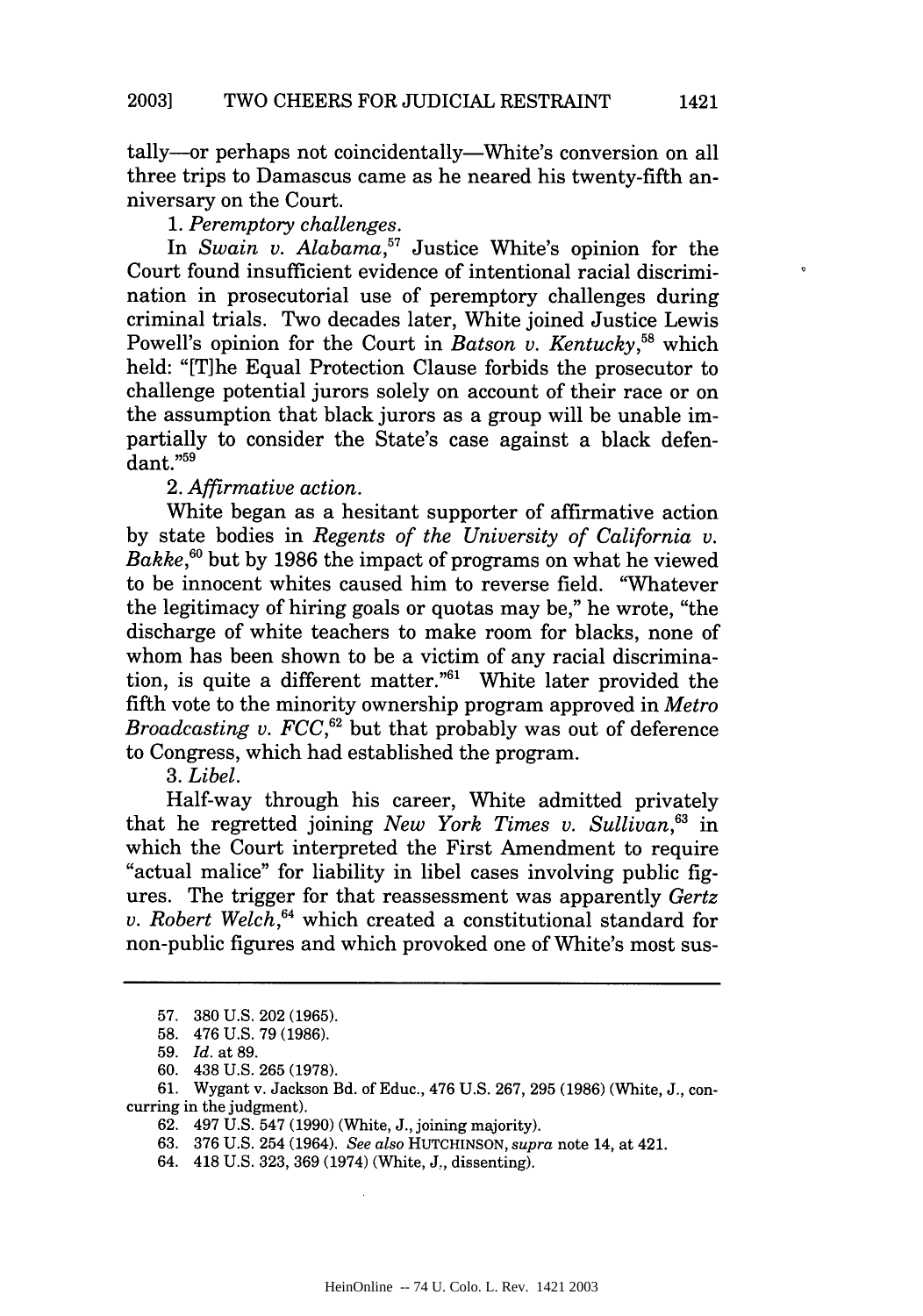tained and caustic dissents. In 1985, he urged replacing the *New York Times* test with a less stringent standard that would not require public figures to prove actual malice in cases where they sought not damages but only to clear their names.<sup>65</sup>

What unites the cases I have just rehearsed and the previous cases endeavoring to circumscribe doctrines that had "overshot the mark" is a common principle: that judges who fail to superintend their own work product have failed in one of their basic duties. White certainly agreed, and was attentive to the law that judges most fear, the law of unintended consequences. Judge Benjamin N. Cardozo identified the "tendency of a principle to expand itself to the limit of its logic." $66$  In either case, especially when the underlying factual or legal foundations of a rule had been overwhelmed by supervening events, White was not afraid to act, even if it meant eating some precedential crow.

My final set of cases are offered for two reasons: because they are seldom studied in connection with Justice White's jurisprudence, despite their importance, and because they should send a chill of horror down the spine of any true apostle of what is conventionally thought of as judicial restraint. The cases involve the procedural requirements of the Due Process Clause of the Fourteenth Amendment. Beginning with *Goldberg v. Kelly,67* the Supreme Court began what has since been called the "due process revolution," enforcing the requirements of notice and of "some kind of hearing"<sup>68</sup> in institutions and with respect to decisions that had historically been left to the unreviewed discretion of state officials. Justice White joined *Goldberg v. Kelly,* and after a patient ten-year campaign, wrote the leading decision establishing that the Constitution-not state law-fixes the quantum of procedure due when liberty or property interests established by state law are threatened.<sup>69</sup> He also wrote opinions for the Court requiring hearings before

<sup>65.</sup> Dun & Bradstreet, Inc. v. Greenmoss Builders, Inc., 472 U.S. 749, 765 (1985) (White, J., concurring in the judgment).

<sup>66.</sup> BENJAMIN N. CARDOZO, THE NATURE OF THE JUDICIAL PROCESS 51 (1921).

<sup>67. 397</sup> U.S. 254 (1970).

<sup>68.</sup> The phrase was popularized by many, including Henry J. Friendly, *"Some Kind of Hearing,"* 123 U. PA. L. REV. 1267 (1975).

<sup>69.</sup> Cleveland Bd. of Educ. v. Loudermill, 470 U.S. 532 (1985) (which adopted the view expressed in his dissenting opinion in Bishop v. Wood, 426 U.S. 341, 355 (1976) (White, J., dissenting)).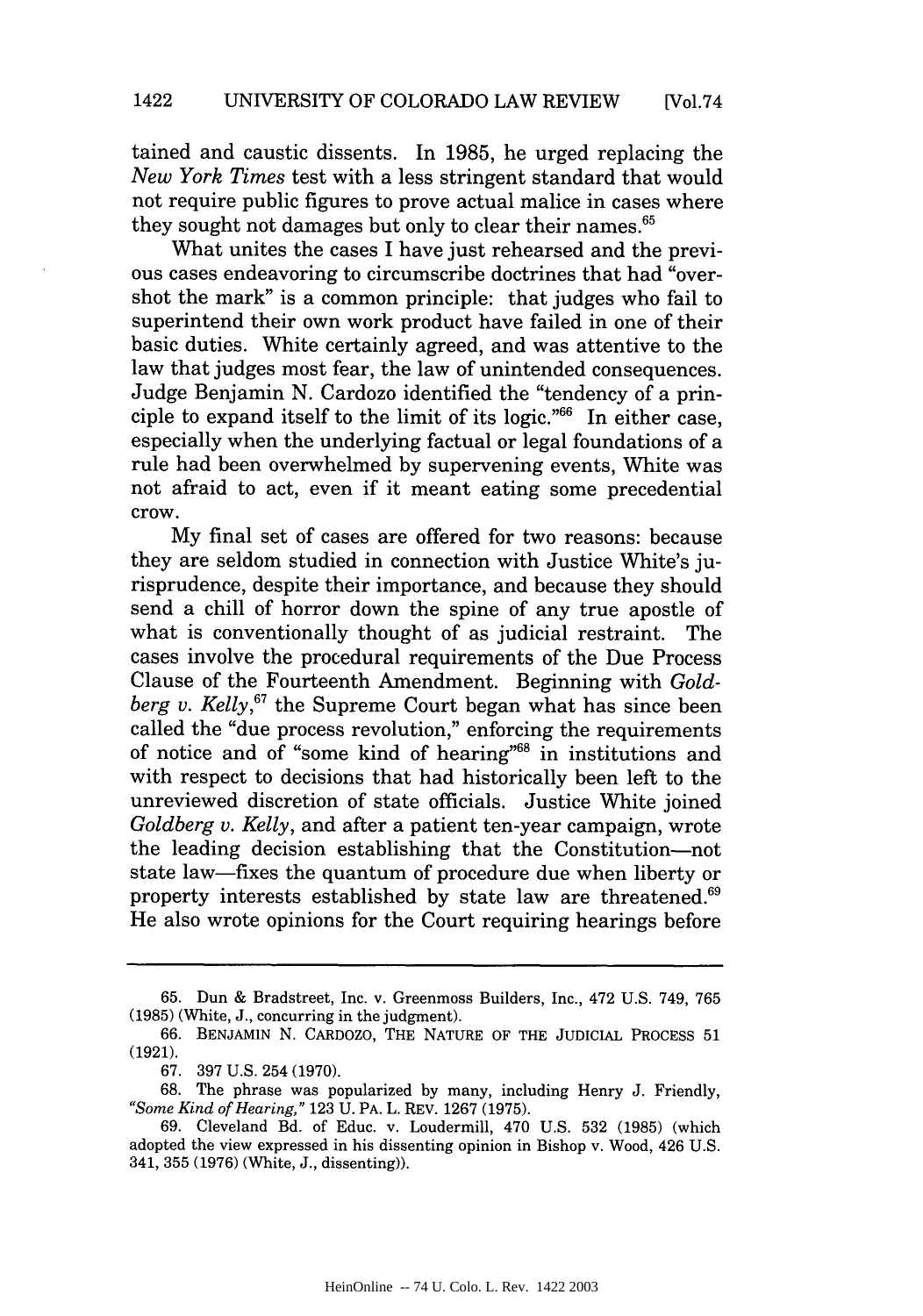prisoners could be deprived of "good-time credits"<sup>70</sup> or transferred from prison to a mental institution.<sup>71</sup> Justice White was not eager to second-guess prison officials at every turn—"they have a tough enough job as it is"<sup>72</sup>—but he insisted that minimal due process was required in cases where state law created substantial expectations with respect to the duration or terms of confinement.

Justice White extended the reach of the Due Process Clause to public schools as well as to prisons. Although he was generally deferential to school authorities on other questions of discipline,<sup>73</sup> his opinion for the Court in *Goss v. Lopez*<sup>74</sup> required that students facing ten-day suspensions be afforded notice of the charges against them, an explanation of the evidence, and an opportunity to explain themselves. He also argued sternly but unsuccessfully that similar procedures should be necessary before public school officials imposed substantial corporal punishment.<sup>75</sup>

Finally, in a series of opinions spanning almost twenty years, he argued that parents enjoyed procedural rights under the Due Process Clause in matters involving illegitimacy and custody."6

The decisions I have recounted pinpoint what Byron White regarded as a fundamental promise of the Constitution: once the state creates a substantial, non-discretionary expectation with respect to liberty or property, that expectation cannot be taken away until—as he once put it to one of his law clerks— "until the fella has at least a chance to tell his side of the story." To White, that was the irreducible core of fairness.

73. The best example is Hazelwood Sch. Dist. v. Kuhlmeier, 484 U.S. 260 (1988).

74. 419 U.S. 565 (1975).

75. Ingraham v. Wright, 430 U.S. 651, 683 (1977) (White, J., dissenting).

76. *See, e.g.,* Michael H. v. Gerald D., 491 U.S. 110, 157 (1989) (White, J., dissenting); Lehr v. Robertson, 463 U.S. 248, 268 (1983) (White, J., dissenting); Parham v. Hughes, 441 U.S. 347, 361 (1979) (White, J., dissenting); Stanley v. Illinois, 405 U.S. 645 (1972).

1423

<sup>70.</sup> Wolff v. McDonnell, 418 U.S. 539 (1974).

<sup>71.</sup> Vitek v. Jones, 445 U.S. 480 (1980).

<sup>72.</sup> Remark attributed to Justice White by Justice Brennan's conference notes for *Bell v. Wolfish,* 441 U.S. 520 (1979), quoted in THE SUPREME COURT IN CONFERENCE, *supra* note 47, at 601. White sharply distinguished prisoner expectations that were subjective, in situations where prison officials enjoyed unlimited discretion. *See* Meachum v. Fano, 427 U.S. 215 (1976).